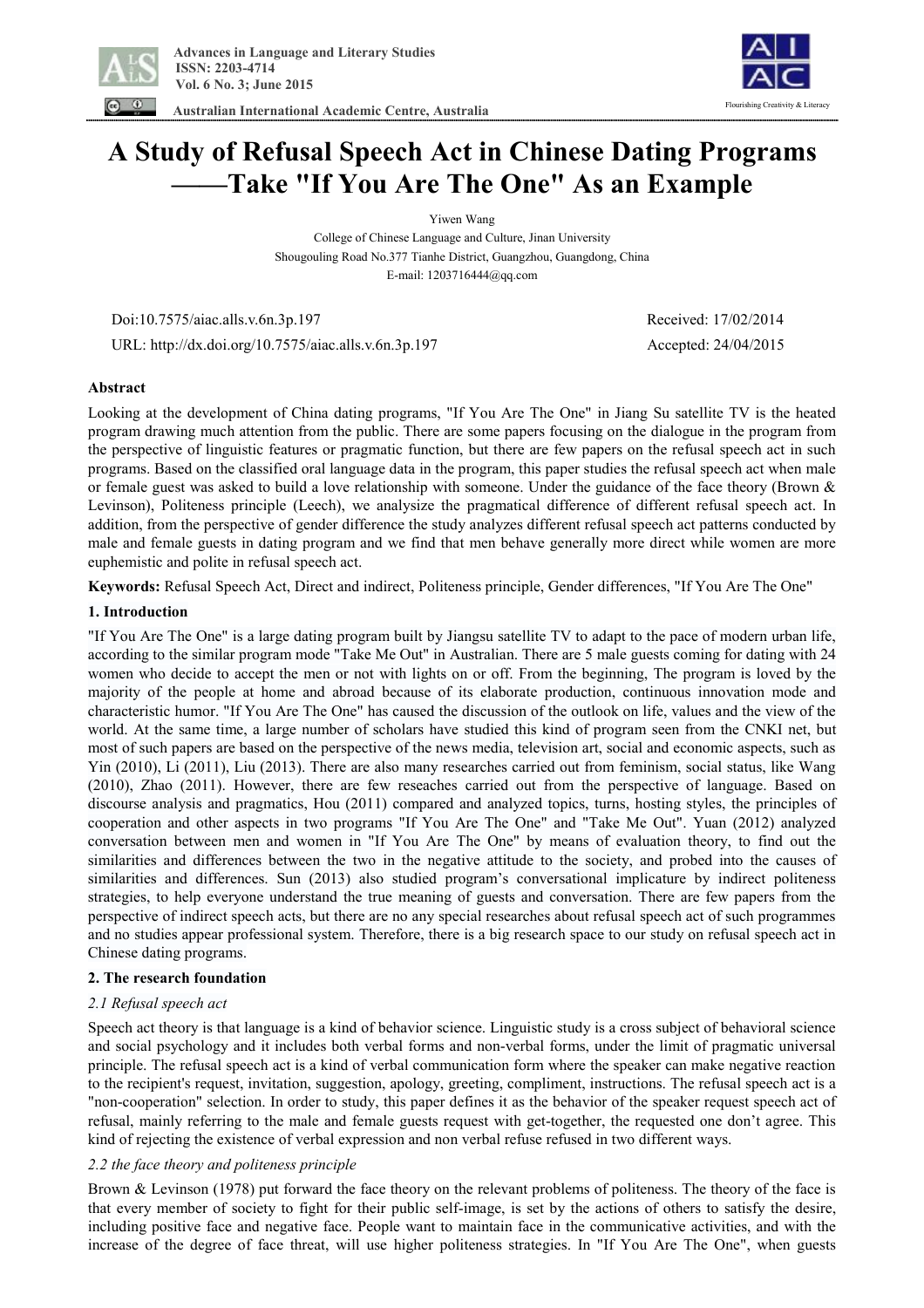### **ALLS 6(3):197-201, 2015** 198

refusing others' love request, often threat their "face", so the speaker who want to refuse often tries to make the face threats to a minimum as politely as possible, with multiple use of indirect speech acts as much as possible, implicitly expressed their feelings and ideas. In general, indirectness and politeness are related. The more indirect speech act of refusal, indicates a higher degree of politeness. But in the program, sometimes more direct refusal speech act are better, guests often used both of them.

## **3. The analysis of refusal speech act**

## *3.1 Data source*

In order to ensure the effective and scientific research, we random choose part of the program from October 12, 2013 to August 31, 2014 as the data source, and the relevant dialogue into text data, were collected and statistical data, and were classified and analyzed according to the need of study. Corpus content mainly is the refusal speech act that when guests refused to get-together, include speech and non-verbal refuse.

## *3.2 Refusal speech act*

## 3.2.1 Refusal speech

Language is the main tool of communication between people, in the expression of rejected guests will generally use direct or indirect speech to ensure communication with complete. In this paper a refusal speech is classified into direct and indirect refusal refuse from the objective standard.

## 3.2.1.1 Direct refusal

Direct refusal generally use direct, concise and unreserved manner to achieve the speaker, by containing refused to central word sentence realization, or through the negation of will or their ability to express."If You Are The One" direct refusal does not see more, and most exist in the male guests' refusal, use the form of apology.

1) Meng Fei: Now number 10 left light on. That indicated that she is willing to go with you. If you are willing to, take *her away from it; if not, say thanks when you leave.* 

 *Ge Lei: I have decided. Meng Fei: What is your decision? Ge Lei: Sorry.* 

*2) Liu Quan: I'll go back to Beijing tomorrow. Who will follow me? Anna: Sorry, I will still be here.* 

The above 2 cases are directly through the apology refuse, usually said "sorry", , sometimes with a body language.

*3)Meng Fei: Last question. Xue Panpan: Can u don't go to the club?* 

 *Zhang Kaxi: At present, I can't before I go ashore.* 

With the apology refuse is a polite way of refusing, impolite directly refuse also exists in "If You Are The One". The example occurred in female guest are willing to get-together with male guest, but the premise is that he doesn't go to the club again,The answer "no" is very direct and not polite.

# 3.2.1.2 Indirect refusal

Indirect refusal is way beyond the direct refusal, mainly based on pragmatic principles deduced the true intentions of those who refuse from discourse [11], but most often will refuse indirect doping, such as "apology" and immediacy ingredients, have varied forms.

# 3.2.1.2.1 Thanks to Refuse

In the direction of his favour, regardless of whether or not success in hand, male and female guests normally expressed gratitude to the identity. Thanks to the approach is said to very gentle and polite, and programs need.

4) Meng Fei: Number 22 left light on. It indicated that she is willing to go with you. If you are willing to, take her away *from it; if not, say thanks when you leave.*

 *Qu Chao: Thanks for the girl, thank you!* 

*5)Ma Kui: Thank you very very much for everything you just said, and your shining light.* 

 *Meng Fei: so? Ma Kui: so I still choose No.5.* 

The refusal above is commonly used for indirect way, in that the other refused the request do not directly say no, but thanks. Sometimes in order to apologize, often said many times, such as Jolie refused to Ma kui vindicate explain many reasons, the last sentence is "thank you, thank you very much, thank you, thank you, thank you!".

3.2.1.2.2 Explain self expectation to refuse

Guests in "If You Are The One" have their own standards for finding lovers, only contact in a short time, few people will give up just because of moving or confession of self pursuit. Then tend to use "I want", "I think", "I want more" polite forms to explain the one who like him or her does not meet the requirement, refuse indirectly.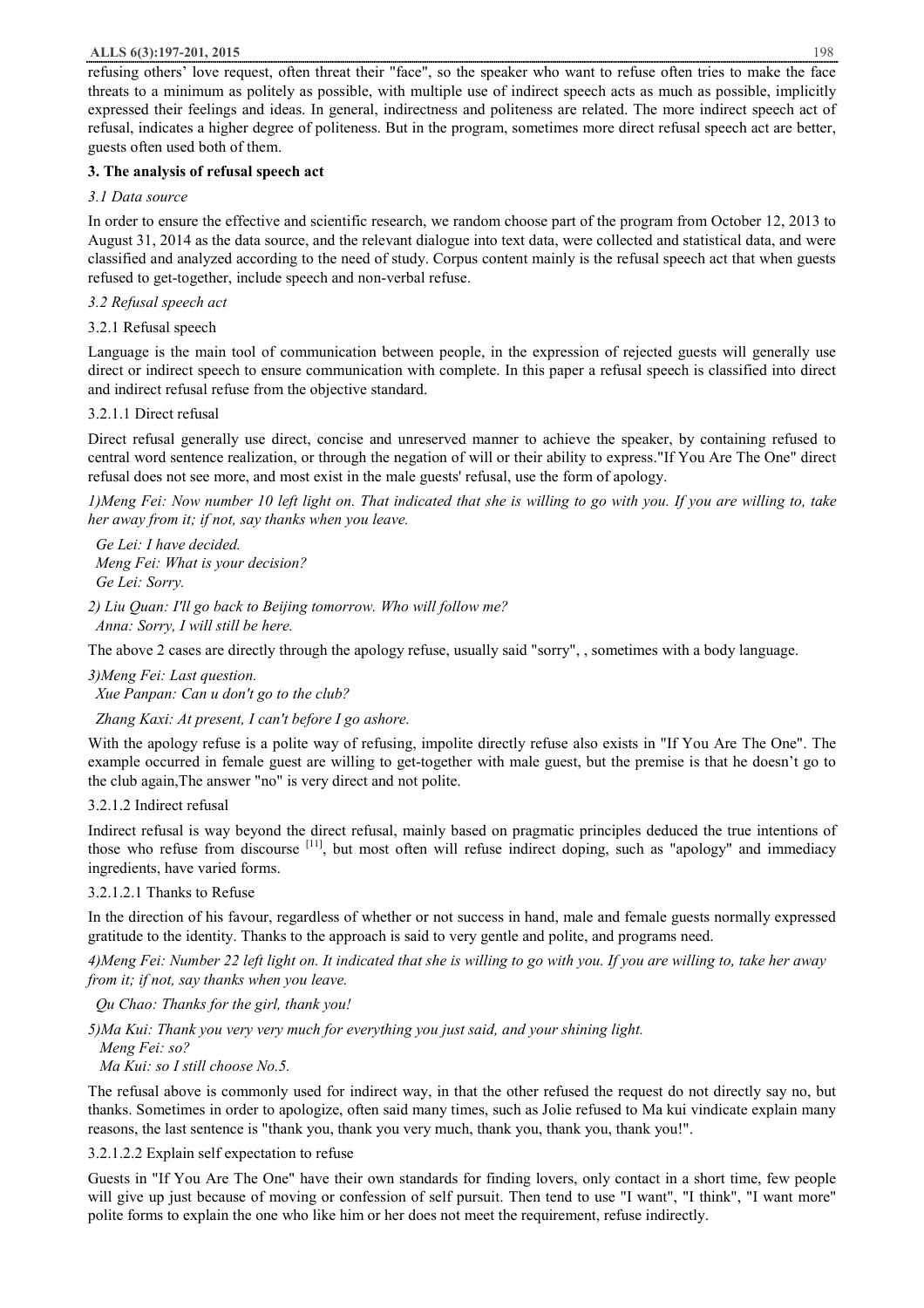#### **ALLS 6(3):197-201, 2015** 199

*6)Tang Huiling: Do you mind I am 11 years older than you? I am 41.* 

 *Lin Qiang: I still hope to find someone who is about the same age of me. Tang Huiling: Wish you happy.* 

*7) Fan Zhancheng: I will go to Shanghai tomorrow. Shall we go together?* 

Song Yini: This is my first time to stand here to be the Heartbeat girl. I am very grateful to you... I am a little woman. I *hope to find a man who can lead me go forward. But I feel like you are not the one.* 

The examples to reveal their mate hopes and demands, like "I still hope to find someone about my age", "I hope to find a man to lead me go forward", when they said their own expectations of mate selection at the same time mean the other doesn't comply with the requirements, can't be accepted.

#### 3.2.1.2.3 Explain reasons to refuse

For the need of cooperative principle and politeness principle in communication, guests tend to explain a lot of reasons to, especially women guests.

## *8)(No.9 female guest shows her love with shining light)*

Li Shen: I pay much attention to the family and to be together. So thanks very much for No. 9 guests, then I hope to have the opportunity to communicate (with you). But as for No.10 guset, she is in Beijing and also in London. So she is *very good for me.* 

*9)Ye Wei: You're divorced. What a great ah?I also have the experience of breaking up. Wu Qiong: In fact, maybe there are still no feeling to you.*

To explain the reasons for the refusal speech act is a kind of common way by women. This explaination including the geographical position, the gap and different between each other, feelings and self pursuit. Indirect refusal speech is often a variety of refusal strategies used, include main refusal language and auxiliary refusal language. The above example can be seen, Guests who want reject someone will generally express their gratitude, moved and recognition, and apologize to the one be rejected.

#### 3.2.1.2.4 Set out the issues to refuse

The speech act of refusal will put some objective problems between men and women guests, such as distance, age, personality differences, let the other to quit, but also indirectly shows that the refusal is objectively required, to ease the embarrassment of each other.

10) Xu Bailin:... No. 1 female guest have said that "fall in love at first sight". I believe and hope you can accept me. Xu Nan: Male guests, first of all I am very grateful to you, then you are 24 years old this year, aren't you?

 *Xu Bailin: right, 24.* 

 *Xu Nan: Yeah, you know my age?* 

 *Xu Bailin: 29?* 

Xu Nan: Yeah... I think now you may not consider the age problem, but in later years, maybe you are aware of, after all, I am five years older than you. I feel for you, also a little unfair. You really very very good. But I'm sorry, you're too *young for me (Bow).* 

When the male guest Xu Bailin insisted Heartbeat girl Xu Nan, she didn't directly rejected, but put them at five years of age difference, said it is not fair to him from the perspective of him. And said the male guest's excellent, but the age problem can not accept.

## 3.2.1.2.5 Tell truth to refuse

Refusal is not always refused to talk, some guests will take the move, enlighten them with reason in the way of tell truth. For example, female guest Guo Simin explain why refuse by analysis emotional consequences of get-together or not, compared to the two consequences, refuse is less harmful for the man.

*11)Meng Fei: He said so long time for your love, do not have any words to respond?* 

Guo Simin: Thank you. Thank you for that you like me. This is me. But I did turn oft the light. I'm sorry. But if I go *with you, I will sorry more because I don't love you.* 

3.2.1.2.6 Avoid the problem to refuse

Indirect refusal speech acts are not necessarily tactful, polite, some refuse may also be considered impolite, especially after refusing mood affected. In *12)* after three short video of a foreign male guest Xiao Lu, only one girl who he don't like with light on, which made him feel very frustrated. When host Meng Fei asked him if he wanted this girl, he avoided the problem, just said "I want to leave alone" indirectly expressed his unwilling,no thanks to the female guest, no bow to anyone.

12). Meng Fei: No.21 left light on. It indicated that she is willing to go with you. If you are willing to, take her away *from it; if not, say thanks when you leave. What's your decision?* 

 *Xiao Lu: I want to leave alone.*

3.2.2 Non-verbal refuse

Male and female guests not only use speech refuse, but also exist many non-verbal refuse expression. Samovar & Mill points out, nonverbal communication covers all non speech stimuli in a certain communication situations, the stimulus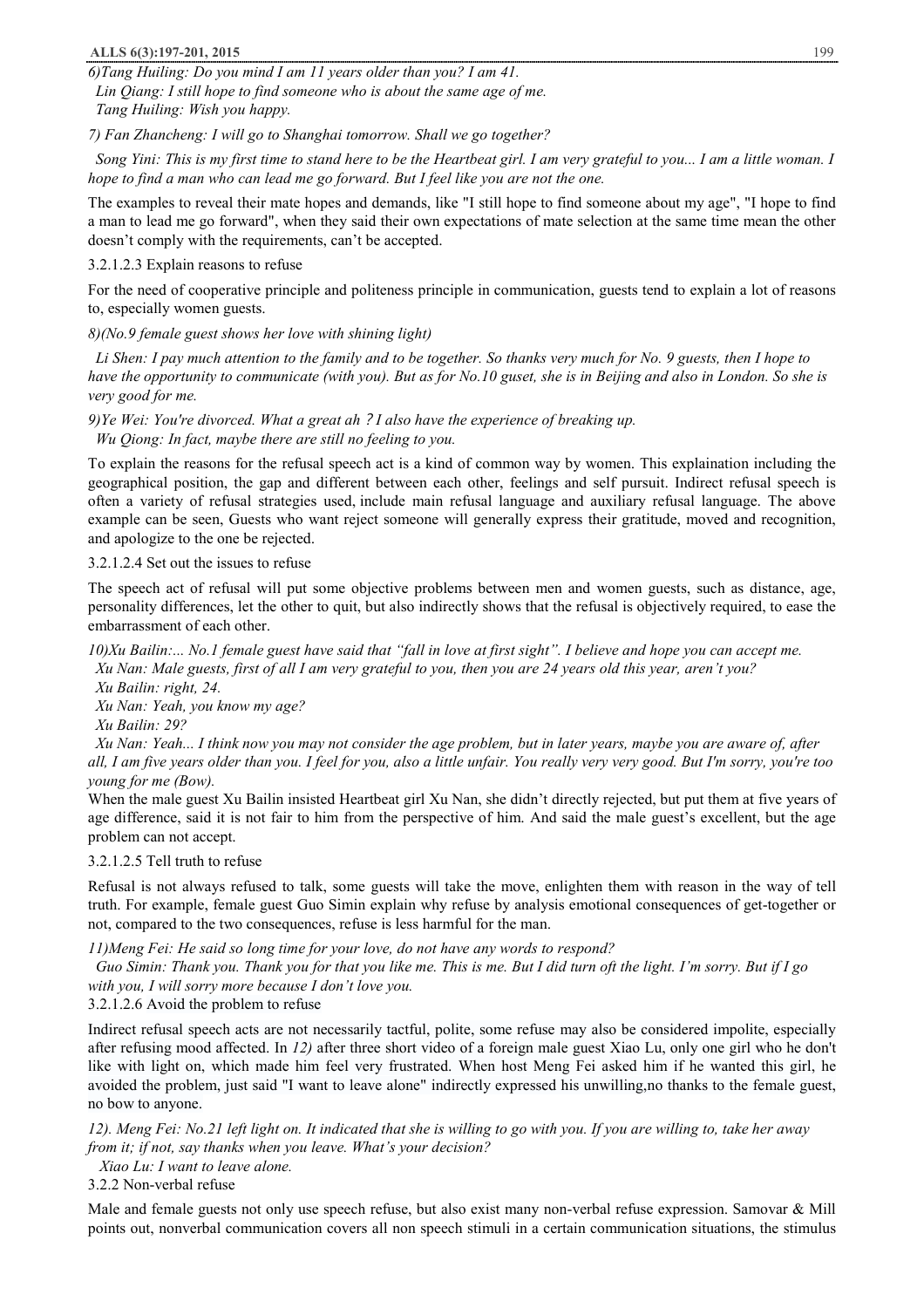#### **ALLS 6(3):197-201, 2015** 200

is produced by the source and the environment, and have potential message value for the source or sink. Eye contact, facial expressions, body language and even silence is belong to nonverbal communication.

Nonverbal behavior in "If You Are The One" just have a small proportion, but also occurs. According to the special context of the program, this paper mainly discusses the silence and body language (Bow) which used in guests' refusal expression, and often used together. This nonverbal refusal is kind of indirect expression, but the content is often very directly, therefore, we will default to direct refuse.

13)(When a male guest is insisting that she is the heartbeat girl, Xu Nan uses a lot of direct and indirect denial. And yet, *he repeatedly insists his request.)* 

## *Xu Nan: ……(90 degree bow three times)*

When the words of refuse can not achieve the desired effect, Xu Nan properly remained silent and given three 90degree bow to male guest to convey refused apologize , but this way are rare in this stage.

#### **4. Gender differences in refuse mode**

Language is the production of society, under the influence of history and culture, social gender has specific expectations for the general male is usually considered manhood, mature, hard-working, and women should be kind, gentle, demure and understands courtesy. So this kind of social and cultural heritage in the psychological sense of gender in a long history. Men tends to speak more directly and active, while women are more euphemistic in communication<sup>[12]</sup>. When expressed refuse in "If You Are The One", male guests are often directly thanks or apology, but female guests prefer indirect refusal speech act, with a long list of thanks or explanations to show courtesy.

## *4.1 Male guests' refusal mode : Thanks, Apology+Thanks*

People who familiar with the "If You Are The One " program knows that male guests refusing to female guests usually occurs in the final round that has only one female guest whom remain light on. At this time, Meng Fei will say now somebody leaving light, indicated that is willing to go with you, if you are willing, take her away from it, if not, say thanks when you leave. Make your decision clear and tell us." Because of the demand of the program, coupled with the direct determination of men, male guests in the refusal is usually use thanks, apology or a combination of the both. Such as generally simple "thank you" or "sorry for female guest", specific examples is below.

14) Meng Fei: No.18 left light on. It indicated that she is willing to go with you. If you are willing to, take her away from *it; if not, say thanks when you leave. Make your decision clearly and tell us.* 

 *Han Wei (saying while walking) : Thank you.* 

*15)Meng Fei: Explosion light girl Panpan, give you a bit of time finally.* 

Xue Panpan: Anyway. About the problem bounce, if you can solve it, pull, I'll go with you, If not, do what you like.

#### *Zhang Xishun :Sorry , thank you.*

From the above example can see, Male guests rejected directly and decisively through expressing gratitude and apology. According to incomplete study, the main refusal mode of male guests is "thanks" and "apology+thanks", often accompanying by physical action "bow". But some male guests will also use some explanation which be felt more polite.

#### *4.2 Female guests' refusal mode :Diversification*

Female guests refused to male guests' confession and love general occurs when a male guests came just for her or in the final round where the male guests is insists the heartbeat girl who don't love him. Because of women language is often indirect, pay attention to emotion and care about others, so female guests' refuse to overall more euphemistic and polite, the reject mode is diversified. Besides the same modes with he male guests, the female refusal also includes more euphemistic modes, such as "(thanks) + expression recognition + apology", "(thanks) + justification+apologize", "(thanks) + talk about the truth+apologize" and so on, a conversational turn often ends associated with ceremonial bow. For example:

#### *16) (Zheng Xiaoqing starts confessing his love to Zhu Wanlin)*

Zhuwan Lin: I wanna say you would probably think he is very good, but this is a blind date stage, not a arena about how to evaluate the character of a person. You are good, you are very excellent, but I stand here just to find a lover that evokes me to like him and want to release the desire of leave this arena with his hand. Indeed, I have to admit that you are very good, but I think I have no feeling to you and you can not hold me. I'm sorry, I'm sorry, so sorry.

*17) (Li Yakun specially starts confessing his love to Liu Taoling)* 

Liu Taoling: Thank your sincerity, thank you for your intentions. But how to say, I personally feel, my feeling may be biased. I personally feel that you might be extremely a macho man. Of course, this is not necessarily right. In fact, *maybe I like the kind of soft and gentle man......* 

The above example were used "(thanks) + expression recognition + apology" and "(thanks) + justification + apologize" refusal modes, this refusal expression is very polite, euphemism and indirect, it fits for the principle "the more indirect the more polite".There are many other example, not going to repeat them here.